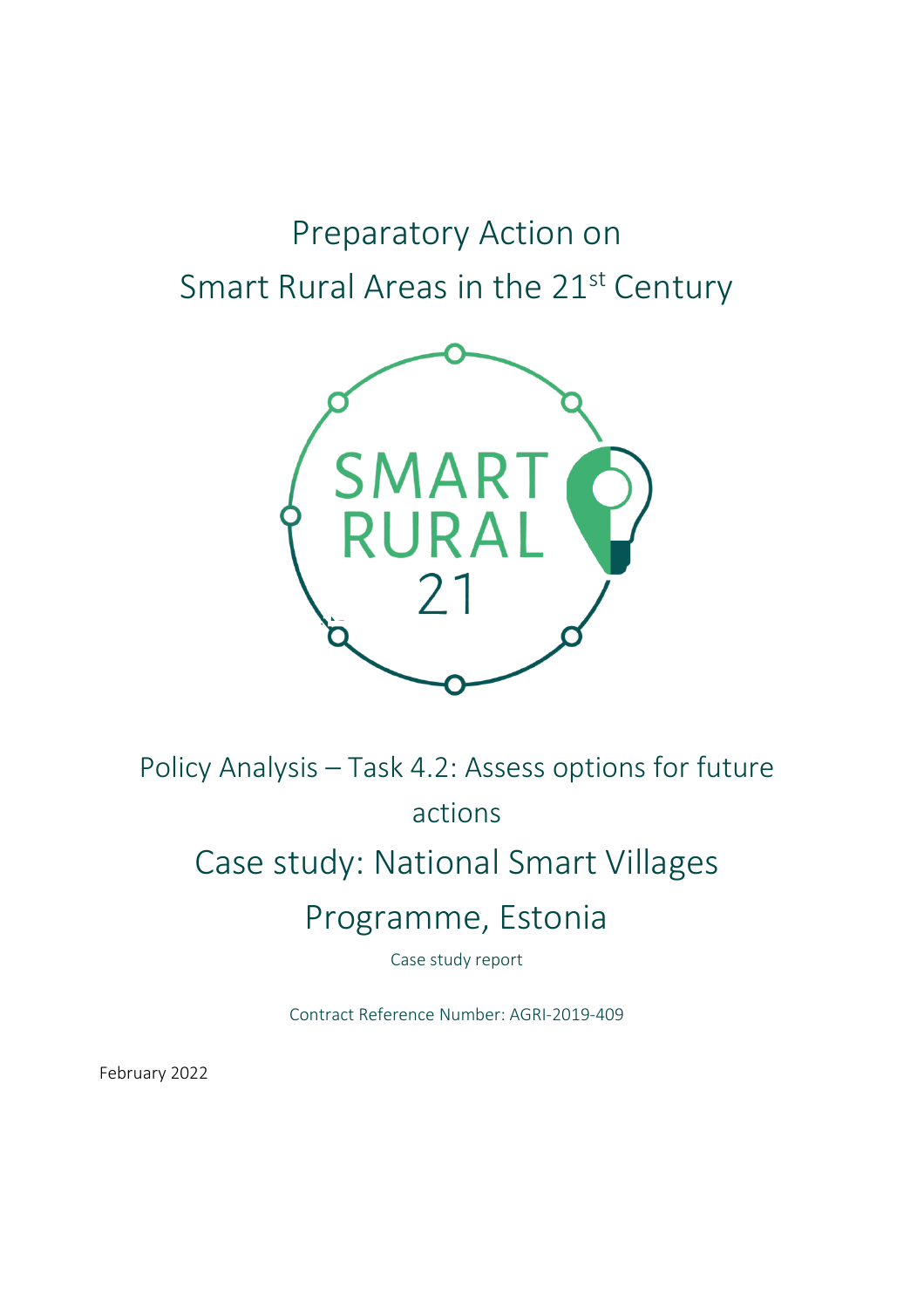

# TABLE OF CONTENTS

| $\mathbf{1}$                 | <b>SUMMARY</b>                                                                                                                                        | 4                        |
|------------------------------|-------------------------------------------------------------------------------------------------------------------------------------------------------|--------------------------|
| 2                            | <b>BACKGROUND OF THE ESTONIAN SMART VILLAGES PROGRAMME</b>                                                                                            | $\boldsymbol{4}$         |
| 2.1<br>2.2<br>2.3            | <b>CONTEXT OF THE INTERVENTION</b><br><b>OBJECTIVES</b><br>UNDERSTANDING OF THE 'SMART VILLAGES' CONCEPT                                              | $\overline{4}$<br>5<br>5 |
| 3                            | <b>IMPLEMENTATION OF THE INTERVENTION</b>                                                                                                             | 6                        |
| 3.1<br>3.2<br>3.3            | SPATIAL CONTEXT OF IMPLEMENTATION<br>TARGET GROUPS/BENEFICIARIES<br>ACTIVITIES IMPLEMENTED, METHODOLOGY AND/OR KEY FEATURES OF THE INTERVENTION       | 6<br>6<br>$\overline{7}$ |
| 4                            | <b>IMPACT OF THE INTERVENTION IN TERMS OF KEY FEATURES OF THE SMART VILLAGE APPROACH</b>                                                              | 8                        |
| 4.1<br>4.2                   | <b>GENERAL IMPACT</b><br>INTERPLAY OF SOCIAL AND TECHNOLOGICAL INNOVATION (DIGITALISATION)                                                            | 8<br>8                   |
| 5.                           | <b>LESSONS LEARNED FROM THE INTERVENTION</b>                                                                                                          | 9                        |
| 5.1<br>5.2<br>5.2.1<br>5.2.2 | <b>SUCCESS FACTORS AND BOTTLENECKS</b><br>TRANSFERABILITY<br>KEY PRINCIPLES TRANSFERABLE TO OTHER THEMATIC CONTEXTS<br><b>SPATIAL TRANSFERABILITY</b> | 9<br>10<br>10<br>10      |
| 6                            | <b>CONCLUSIONS</b>                                                                                                                                    | 11                       |
| 6.1<br>6.2                   | SCOPE OF THE INTERVENTION FOR SUPPORTING THE SMART VILLAGE APPROACH<br>IMPLICATIONS FOR FURTHER DEVELOPMENT OF THE 'SMART VILLAGE' CONCEPT            | 11<br>11                 |
| 7                            | <b>REFERENCES</b>                                                                                                                                     | 12                       |
| 8                            | <b>ANNEX: METHODOLOGICAL APPROACH OF THE CASE STUDY</b>                                                                                               | 12                       |
| 8.1<br>8.2                   | <b>DESK RESEARCH</b><br><b>EXPERT INTERVIEWS</b>                                                                                                      | 12<br>12                 |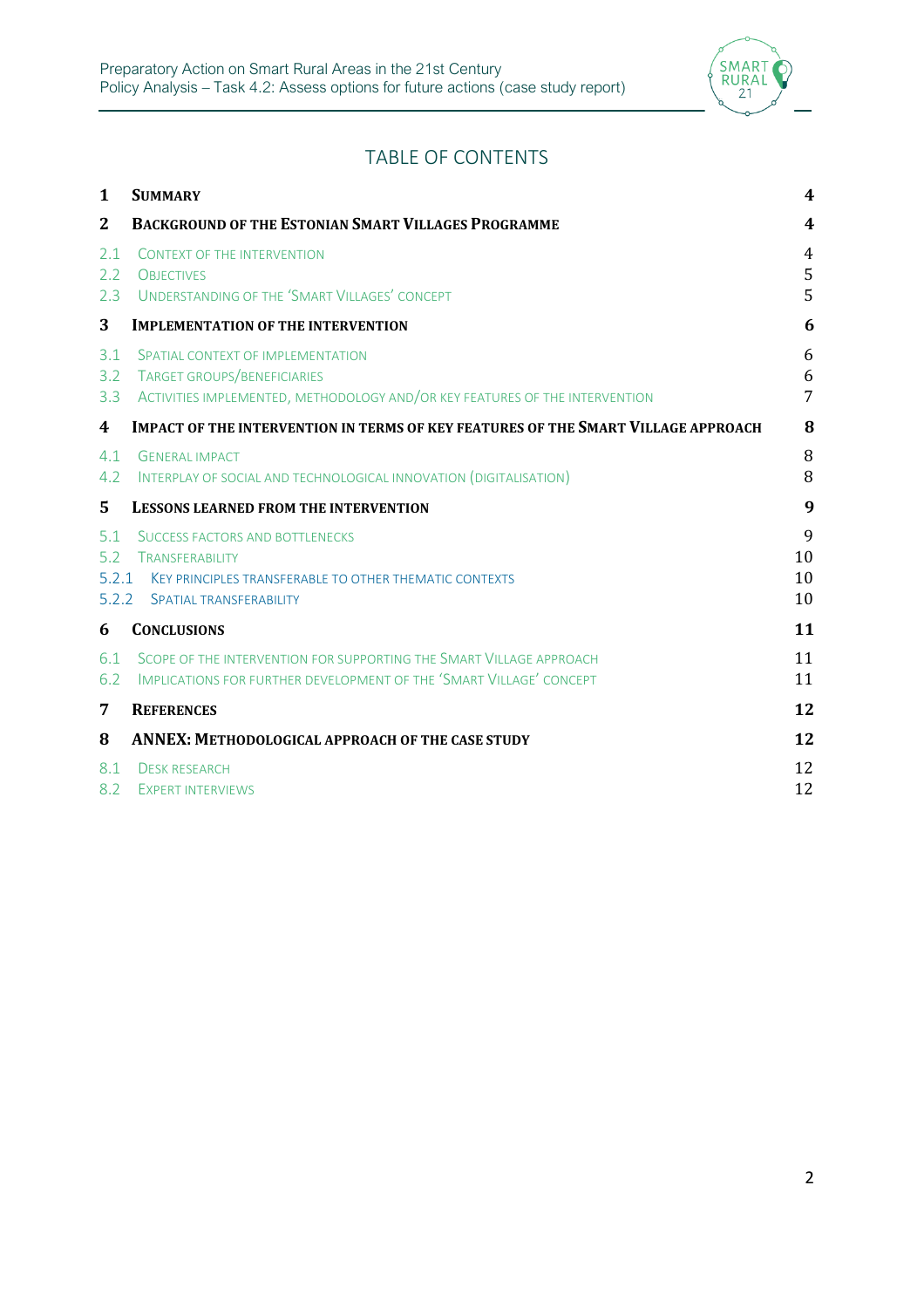

# List of tables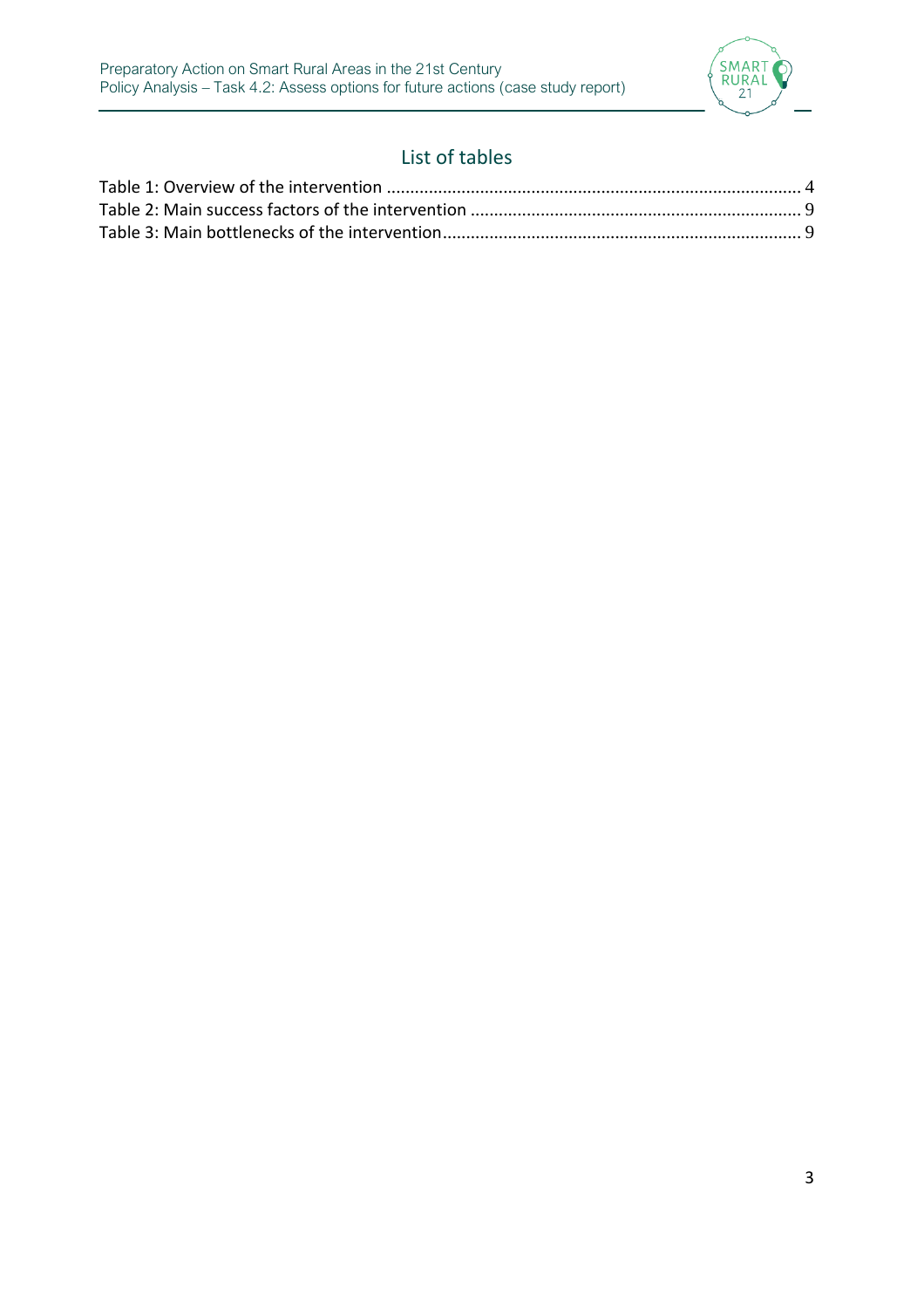

# 1 Summary

The 'Smart Villages Programme' is a national LEADER cooperation project that provides support and training activities to participating villages to develop a Smart Village strategy and implement innovative pilot activities in their area.

The development programme of Smart Villages is implemented by 13 Estonian Local Action Groups (LAGs). Twenty-four villages/regions from across Estonia participate in the development programme.

The expected results of the national Smart Villages Programme are:

- Each participating village prepares a Smart Village strategy 24 villages and 24 strategies;
- Each participating village implements pilot actions in the framework of its Smart Village strategy 24 pilot actions;
- A national Smart Villages Network will be established and linked with the international Smart Rural 21 network;
- Communication activities to introduce Smart Village strategies and results of pilot actions will be implemented to enhance public awareness and the know-how of Estonian villages, governmental institutions, etc.;
- LEADER LAGs will gain experience on how to implement the concept of Smart Villages at the local level and can, if necessary, plan follow-up activities into their Local Development Strategies (LDS) for the 2021-2027 programming period.

# 2 Background of the Estonian Smart Villages Programme

## 2.1 Context of the intervention

<span id="page-3-0"></span>**Table 1: Overview of the intervention**

| Name                             | Estonian Smart Villages Programme                                                 |
|----------------------------------|-----------------------------------------------------------------------------------|
| Level of implementation          | National                                                                          |
| Period                           | 01 January 2021 - 31 December 2022                                                |
| Policy context/source of funding | LEADER national cooperation project, funded under the LEADER<br>programme (EAFRD) |
| Amount of funding (EUR)          | € 251 928                                                                         |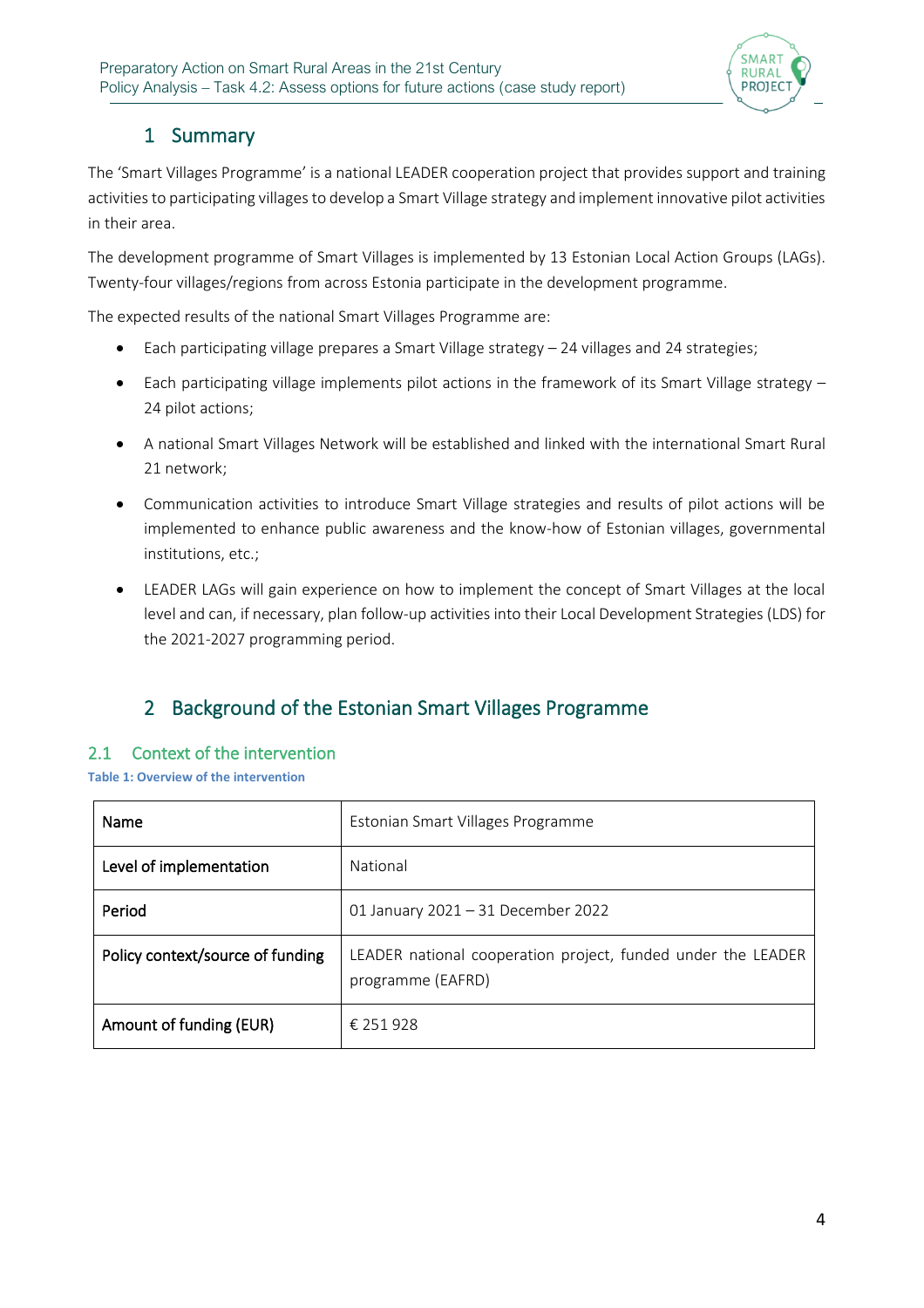

## 2.2 Objectives

### The biggest challenges in Estonian rural areas are related to ageing population and limited access to services.

#### Objectives of the programme:

- 1 The network of Estonian Smart Villages establishes connections with the international network of Smart Villages (Smart Rural 21).
- 2 Each participating village/region prepares a Smart Village Strategy and Action Plan to be implemented.
- 3 Each participating village/region carries out innovative pilot actions.
- 4 Through communication activities, the process of creating Smart Village strategies and success stories on pilot actions gets introduced to the general public in Estonia via regular and social media and also through international networks and partners.
- 5 The LEADER Local Action Groups gain experience on how to implement the Smart Village approach at the local level and are able to plan follow-up activities for the 2021-2027 programming period.

# <span id="page-4-0"></span>2.3 Understanding of the 'Smart Villages' concept

Developing a training programme, the 'Smart Villages' definition of the European Commission and the guidelines and templates provided by the Smart Rural 21 project were taken into account and the following criteria were introduced to participating villages to prepare their Smart Village strategies:

- Coherence of strategy Logic of intervention, long-term vision, strengths and potential, indicators; a comprehensive and coherent Smart Village strategy has been developed; the strategy of the Smart Village clearly outlines the region's strengths, challenges, development opportunities, long-term vision, goals and action plan. The focus (one or more) of the strategy has/have been defined. Measurable indicators have been set for the activities, and the activities for monitoring and updating the strategy have been described.
- Smartness and innovation The strategy of the Smart Village clearly states what kind of innovation the community implements, including the aspects of technological, digital and social innovation and the activities that are planned to achieve this innovation. Innovation is one of the most important distinguishing features of Smart Villages. The Smart Village develops new and innovative approaches, responds to local problems and challenges, and contributes to the challenges of the  $21<sup>st</sup>$  century at the local level – green transformation, digital switchover, recovery from the Covid-19 crisis, promoting inclusive local development and democracy, as well as local capacity building. It is important to note that in addition to digital innovation, other types of innovation are also important in the context of Smart Villages, such as social innovation, technological innovation, new forms of inclusion and participation, and so on.
- Participatory approach A participatory approach is a key feature of Smart Villages. The strategy of a Smart Village is based on the active participation of the community. The strategy clearly describes the process of community involvement and the inputs from local people. Involvement activities include also baseline research of community needs, SWOT analysis and strategic choices. The strategy clearly describes the role and activities of the community in implementing the strategy.
- Cooperation Cooperation with various partners is clearly highlighted, and planned cooperation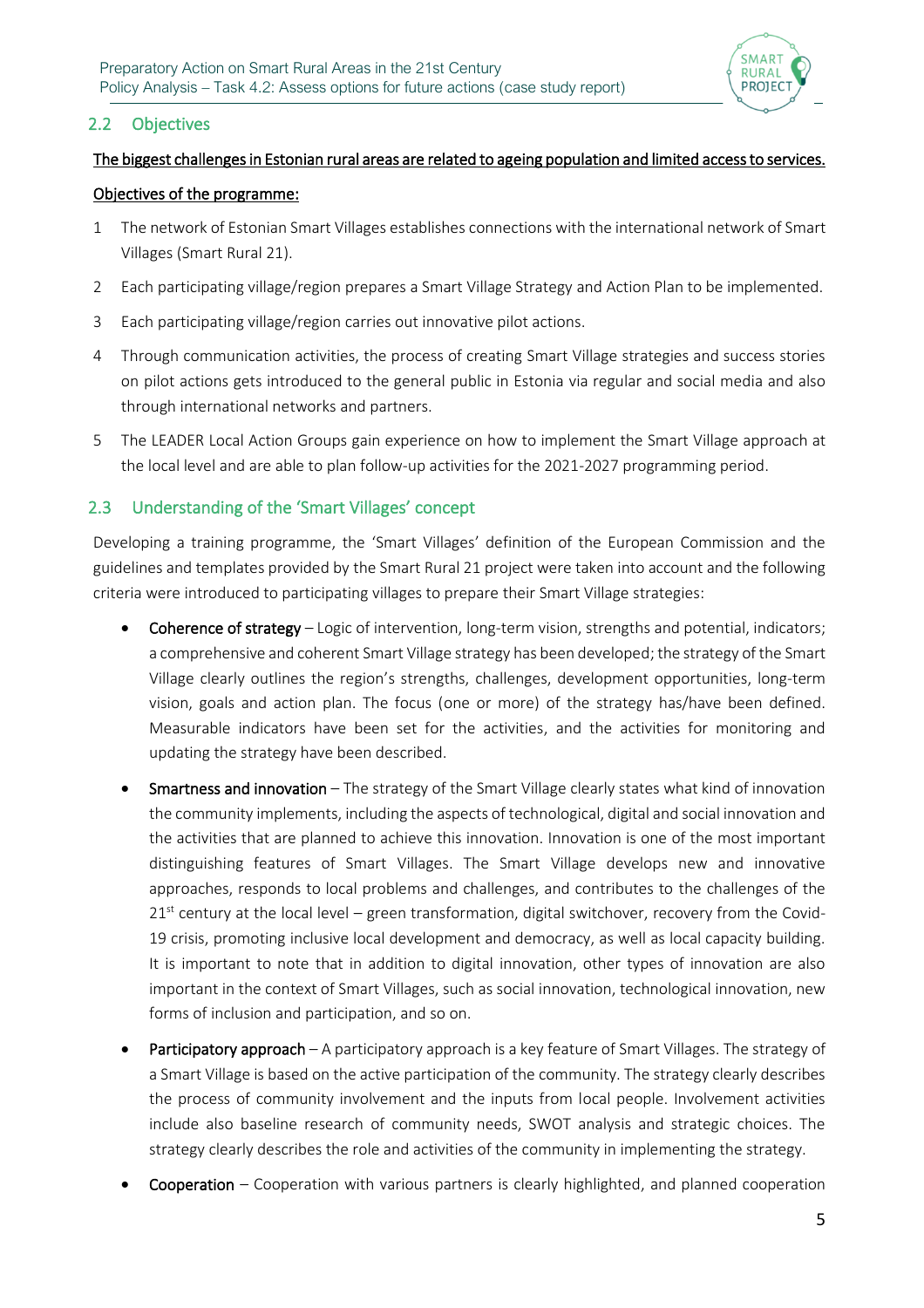

activities at the local, national and, if possible, international levels are described. Cooperation and exchange of experiences with other partners and villages can make a significant contribution to the promotion of Smart Village strategies and innovative ideas. Learning from the experiences of other communities is one of the most effective ways to build local capacity. Cooperation with local municipalities and regional research and development organisations (universities, LEADER groups, development agencies, etc.) is also important.

- Linkages with other strategic documents and actions Based on the focus of the strategy, the most important strategic documents and measures are presented, as well as the main sources of funding are described. In developing Smart Village strategies, communities are encouraged to seek synergies with other local (e.g. local government, LEADER LAG), regional, national (and even European) actors and strategic partners. An integrated approach and the involvement of different partners will also increase funding opportunities. Based on the strategic focus, the coherence of the strategy with other local, national and, if necessary, international strategies and measures has been described. Additionally, opportunities to finance the activities of the Smart Village strategy with support from various sources of funding are outlined.
- **Capacity building of local community** Activities to support community learning and capacity building are clearly outlined in the Smart Village strategy, including a plan for training and outreach activities. The activities planned for capacity building are based on the vision, goals and action plan of the Smart Village strategy. In implementing the Smart Village concept, it is essential to pay attention to the development of learning opportunities and capacities in local communities, including technical skills to develop a coherent (logical/holistic) strategy and specialist support in implementing innovative activities; developing the engagement skills and capacities of the members of the steering group; developing the skills and capacities of community members.

# 3 Implementation of the intervention

## 3.1 Spatial context of implementation

The development programme of Smart Villages is implemented by 13 Estonian Local Action Groups (LAGs). Twenty-four villages/regions from across Estonia participate in the development programme.

# 3.2 Target groups/beneficiaries

There were different target groups involved into the various types of activities during the implementation of the national Smart Villages Programme:

## Estonian national working group (steering group) on Smart Villages

- Ministry of Rural Affairs;
- Ministry of Social Affairs;
- Estonian Rural Network;
- Estonian LEADER Union;
- Estonian Village Movement;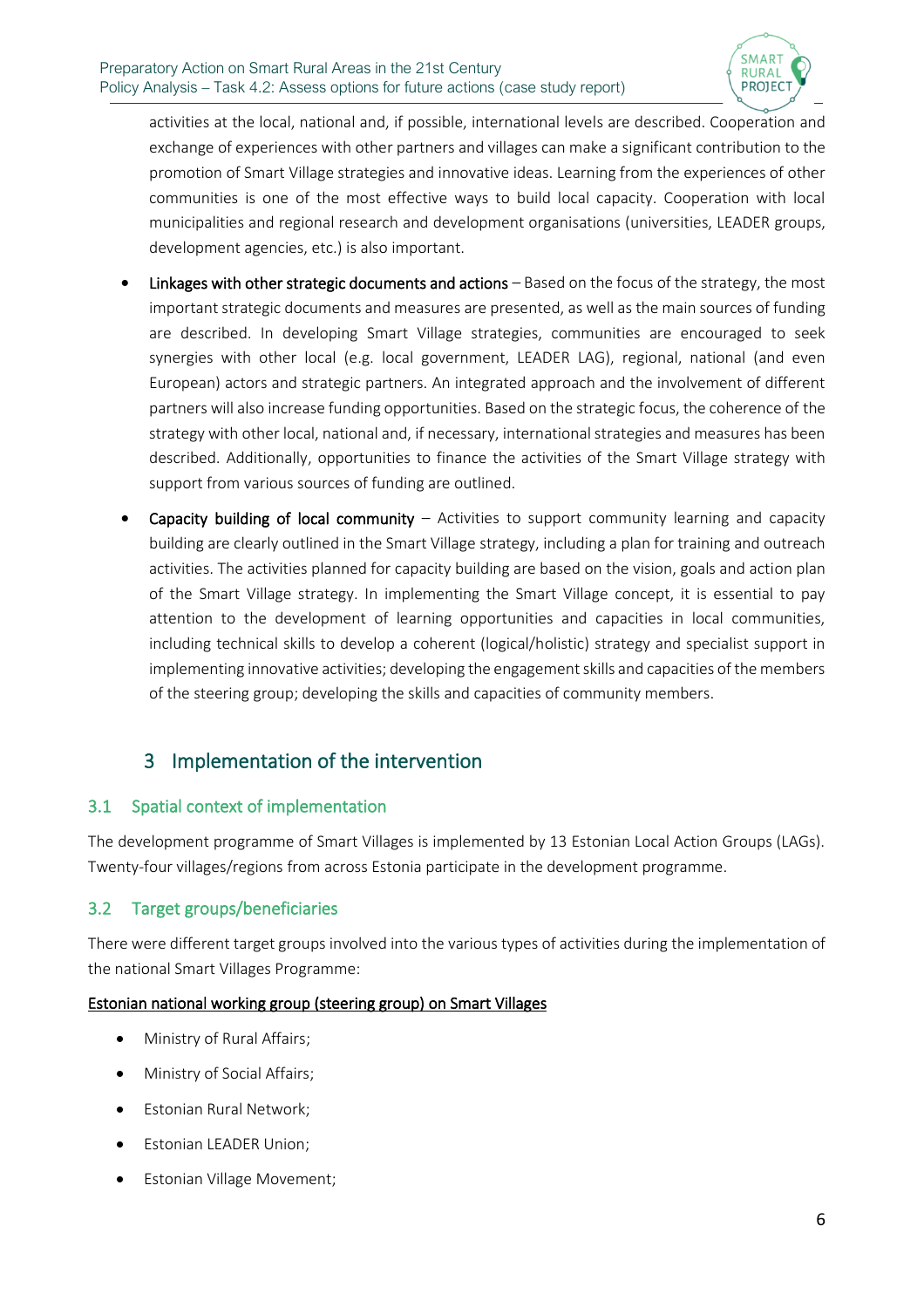

• Association of Estonian Cities and Municipalities.

The main role of the national working group was to support the implementation of the programme, give feedback, evaluate Smart Village strategies, build linkages with their own capacity-building and dissemination activities, potential support measures.

Thirteen LEADER Local Action Groups across Estonia - Their main role was to implement the LEADER cooperation project and support local communities while preparing Smart Village strategies and implementing pilot actions. The secondary role of LAGs was to get a better understanding of the Smart Villages concept and its implementation on the local level, and use this experience to design LDS and support measures for the new programming period 2021-2027.

Twenty-four villages from the areas of participating LAGs – There are very different types of villages participating in the programme: traditional villages, groups of villages, entire municipalities, rural-urban combined areas, etc. All participating villages inculded into the process representatives from different sectors – local residents, businesses, village associations, local authorities, as well as vulnerable groups – elderly, youth, etc. Their main role was to participate in the programme, prepare a Smart Village strategy and implement pilot actions.

## 3.3 Activities implemented, methodology and/or key features of the intervention

The Smart Villages Programme is a national LEADER cooperation project that provides support and training activities to participating villages to develop a Smart Village strategy and implement innovative pilot activities in their area.

As an added value of the cooperation project, a network of Estonian Smart Villages will be created to increase the capacity and awareness of local communities about the development potential of the region. In addition, links will be established with the European Smart Villages Network Smart Rural 21 [\(www.smartrural21.eu\)](http://www.smartrural21.eu/).

The development programme of Smart Villages is implemented by 13 Estonian Local Action Groups. Twentyfour villages/regions from across Estonia participate in the development programme.

#### The year and a half-long Smart Villages Programme includes:

- Six training modules on different topics: social innovation; digitalisation; greening solutions; networking and people involvement; urban-rural cooperation; cross-border service development; local marketing and attracting people to the region; smart transport and logistics solutions; selfsufficiency and business services.
- A two-day study trip in Estonia and a five-day study trip abroad.
- Implementation of pilot activities each village carries out at least one pilot activity set out in the strategy, receiving a grant of  $\epsilon$  5 000. The pilot action will be selected during the preparation of the strategy.
- Mentoring support each village gets its own mentor. A total of five working days of mentoring support has been calculated for each village. In addition, it is possible to use expert knowledge according to the needs of villages.
- Communication and information activities sub-page of Smart Villages on the Estonian LEADER Union web and on Facebook, articles, sharing information on good practices, sharing information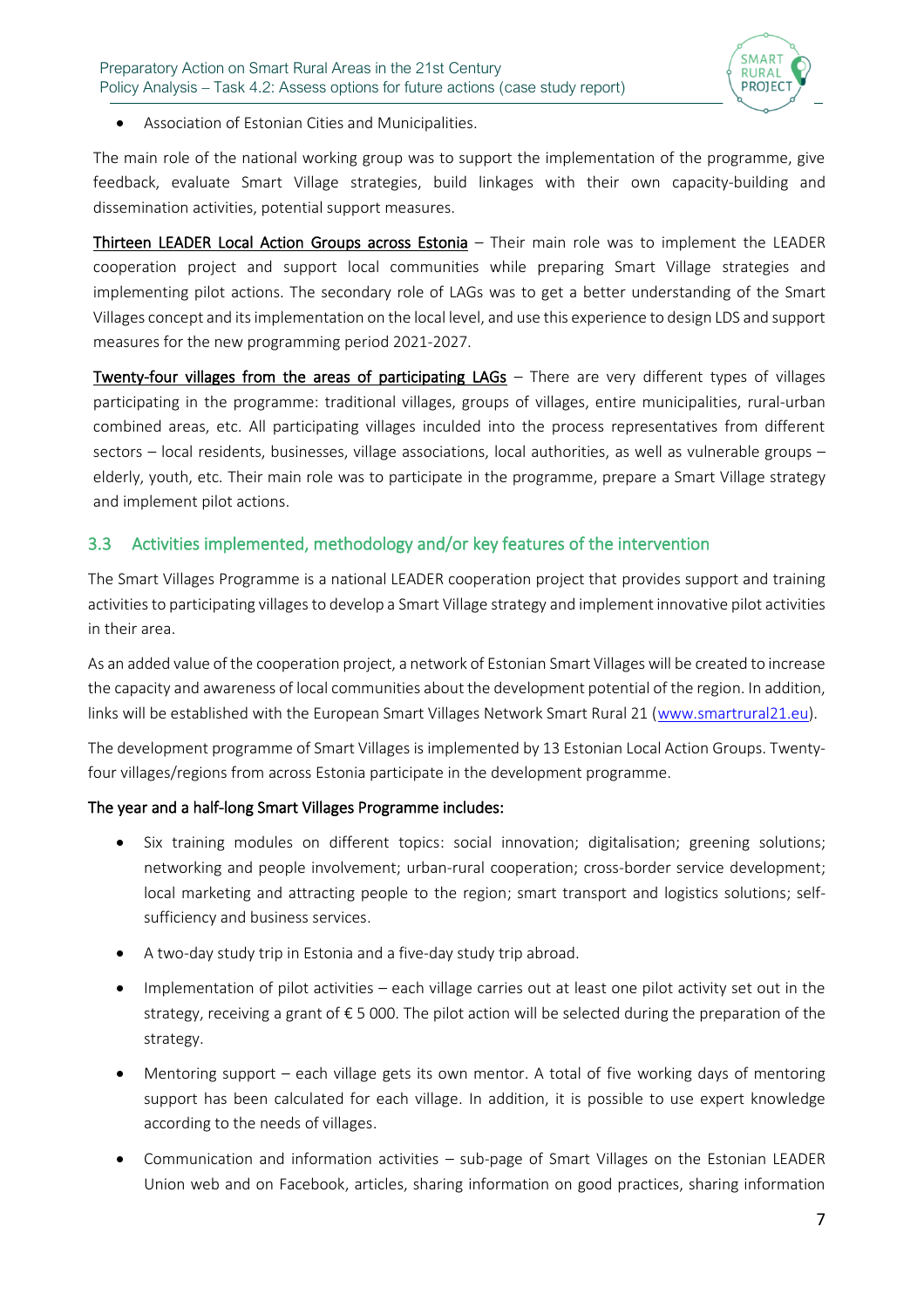

with Estonian and the international community.

• Network coordination and project management – coordination of all activities and information sharing, organisational issues. Coordination of cooperation with trainers, mentors, communities, international partners.

# 4 Impact of the intervention in terms of key features of the Smart Village approach

#### 4.1 General impact

The intervention is ongoing and will be finalised by December 2022.

#### Expected impact of the programme is:

- 1 Communities are more active in local development and local-level democracy has increased.
- 2 Local stakeholders have a better knowledge of strategic planning and how to produce innovative solutions.
- 3 Village lead groups' (groups of villagers who steer the process of Smart Village strategy) capacity and skills to involve community and other partners have improved.
- 4 The quality of life on the village level has improved due to new developments and innovative services developed in the framework of the pilot actions.
- 5 Cooperation and networking between the different villages are stronger, which enables a good basisfor further cooperation activities and innovations.
- 6 Villages have improved their capacity to attract different funds to implement a Smart Village strategy.
- 7 Through communication activities, other villages have been inspired and the know-how about the Smart Villages concept has been made visible and accessible to the public.
- 8 LAGs have gained experience of the 'Smart Villages' concept implementation on local level and have prepared necessary improvements for LDS and funding mechanism for communities to support the development of innovative solutions.

#### 4.2 Interplay of social and technological innovation (digitalisation)

Digital innovation is rather horizontal innovation for participant villages of the Estonian Smart Village Programme. Very often digital innovation is combined with other types of innovation. The main aim is to provide added value to local community which very often is related to new local services, and digital/technological innovation is the key for providing these. For example, transport system for children's hobbies, virtual community and visitors platform, food lockers, community library, distance working places development, etc. – all these services have a social innovation component and also digital and technological innovation components. Social, digital and technological innovations are often combined on local level.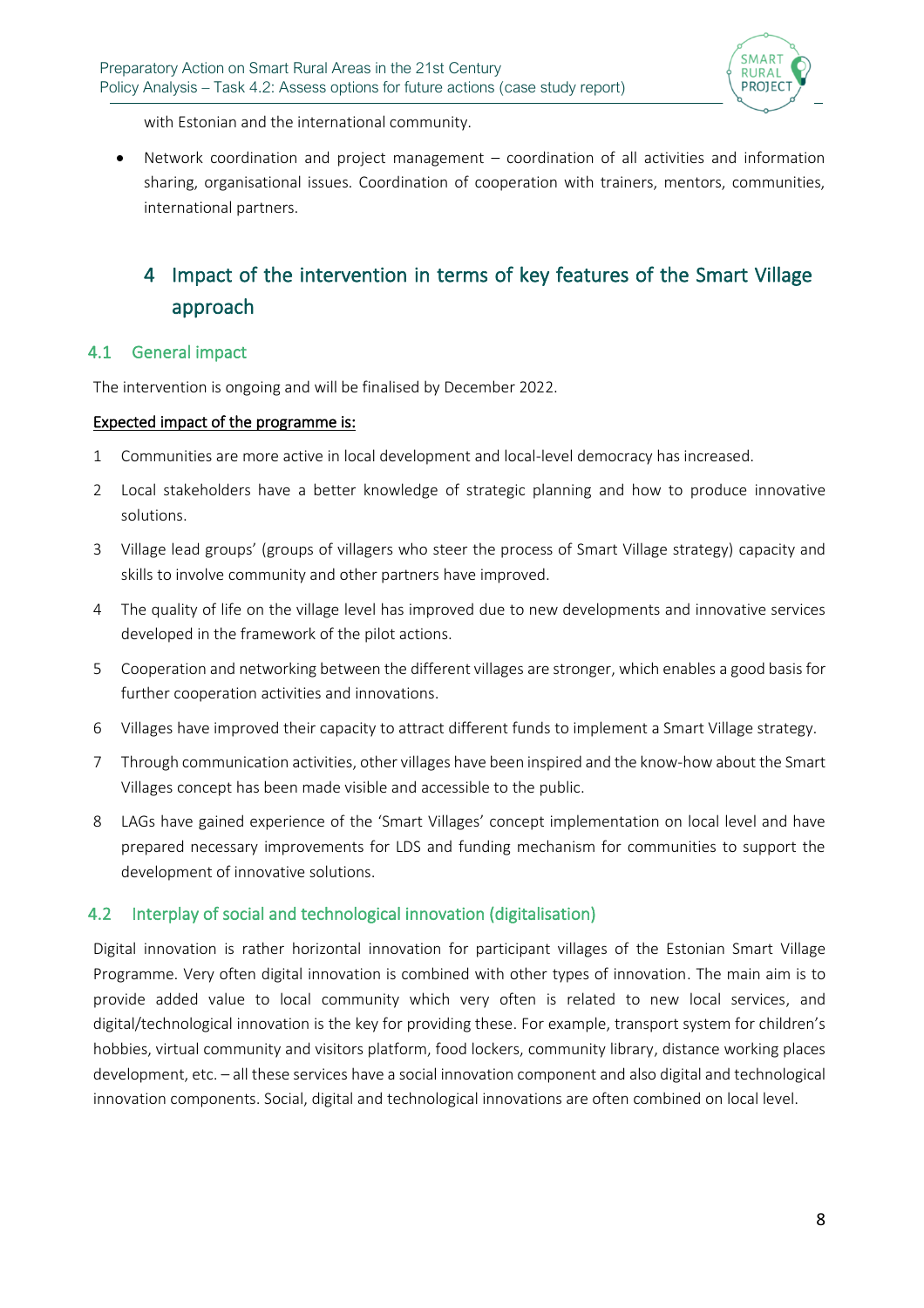

# 5 Lessons learned from the intervention

# 5.1 Success factors and bottlenecks

<span id="page-8-0"></span>**Table 2: Main success factors of the intervention**

| Success factors                | Short explanation                                                                                                                                                                                                                                                     |
|--------------------------------|-----------------------------------------------------------------------------------------------------------------------------------------------------------------------------------------------------------------------------------------------------------------------|
| Participatory process          | Participant villages organised involvement of community into the<br>preparation of the Smart Villages strategy. Throughout the process<br>their ability and skills to involve local community improved.                                                               |
| Innovative thinking            | The training programme included inspirational examples from<br>other countries and other areas of Estonia, as well as expert<br>support.                                                                                                                              |
| Involving mentor support       | Each village could use up to five days of mentoring support to<br>organise village meetings, surveys, prepare the strategy, etc.                                                                                                                                      |
| Networking with other villages | The Programme enabled networking and knowledge exchange. In<br>the middle of the strategy development process, the villages<br>presented their state-of-play, their strategic focuses and<br>innovations. This enabled mutual learning about strategy<br>preparation. |

#### <span id="page-8-1"></span>**Table 3: Main bottlenecks of the intervention**

| <b>Bottlenecks</b>                                                                                | Short explanation                                                                                                                                                                                                                                                                   |
|---------------------------------------------------------------------------------------------------|-------------------------------------------------------------------------------------------------------------------------------------------------------------------------------------------------------------------------------------------------------------------------------------|
| Limited number of face-to-face<br>meetings                                                        | Due to the COVID-19 pandemic, it was difficult to organise the<br>process with limited face-to-face gatherings. Very often, it was<br>necessary to use e-solutions for meetings and collection of<br>information. It caused a situation where some people could not<br>participate. |
| The 'Smart Village' concept is very<br>new.                                                       | The concept is very new and people are not familiar with it. It is<br>learning by doing.                                                                                                                                                                                            |
| Missing definition and criteria for<br>Smart Village approach at the<br>beginning of the process. | It was not defined very precicely what a Smart Village is; it was a<br>rather flexible approach because there is no elaborated definition<br>established in Estonia yet.                                                                                                            |
| Level of capacity is very different<br>in different villages                                      | There are 24 villages/regions in the programme and there are<br>remarkable differences in understanding, know-how, capacity to<br>prepare and implement a Smart Village strategy.                                                                                                   |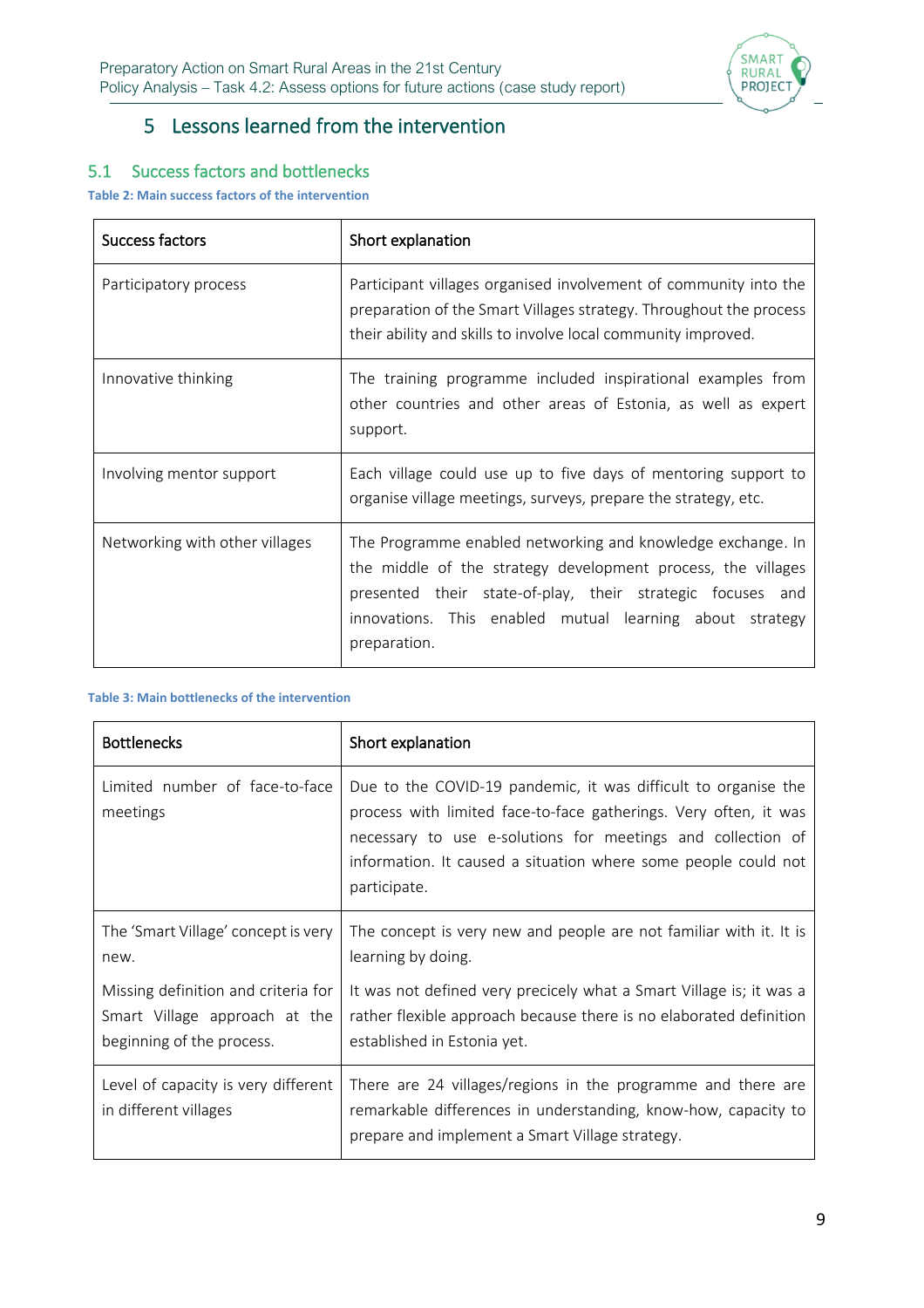

| Innovation | Sometimes it was difficult to merge innovations. In each training, it |
|------------|-----------------------------------------------------------------------|
|            | was highlighted that innovation is very important: What is            |
|            | new/innovative, what is planned to be done in order to implement      |
|            | innovative approaches? What is 'smart' for the village? These were    |
|            | questions often asked throughout the process repeatedly.              |
|            |                                                                       |

# 5.2 Transferability

### 5.2.1 Key principles transferable to other thematic contexts

The programme is well transferable to different thematic and geographical contexts. It is necessary to have project funding for the programme. In Estonia, the programme was implemented as a LEADER cooperation project and it was funded under LEADER.

The programme activities that can be transferable are:

- Prepare a LEADER cooperation project and organise a call for villages to participate in the programme.
- Six training modules on different topics: social innovation; digitalisation; greening solutions; networking and people involvement; urban-rural cooperation; cross-border service development; local marketing and attracting people to the region; smart transport and logistics solutions; selfsufficiency and business services.
- A two-day study trip in the country and a five-day study trip abroad.
- Implementation of pilot activities each village carries out at least one pilot activity set out in the strategy, receiving a grant of € 5 000. The pilot action is selected during the preparation of the strategy.
- Mentoring support each village gets its own mentor. A total of five working days of mentoring support has been calculated for each village. In addition, it is possible to use expert knowledge according to the needs of villages.
- Communication and information activities sub-page of Smart Villages on the national LEADER Union web and on Facebook, articles, sharing information on good practices, sharing information with the national and the international community.
- Network coordination and project management coordination of all activities and information sharing, organisational issues. Coordination of cooperation with trainers, mentors, communities, international partners.

## 5.2.2 Spatial transferability

Please see above.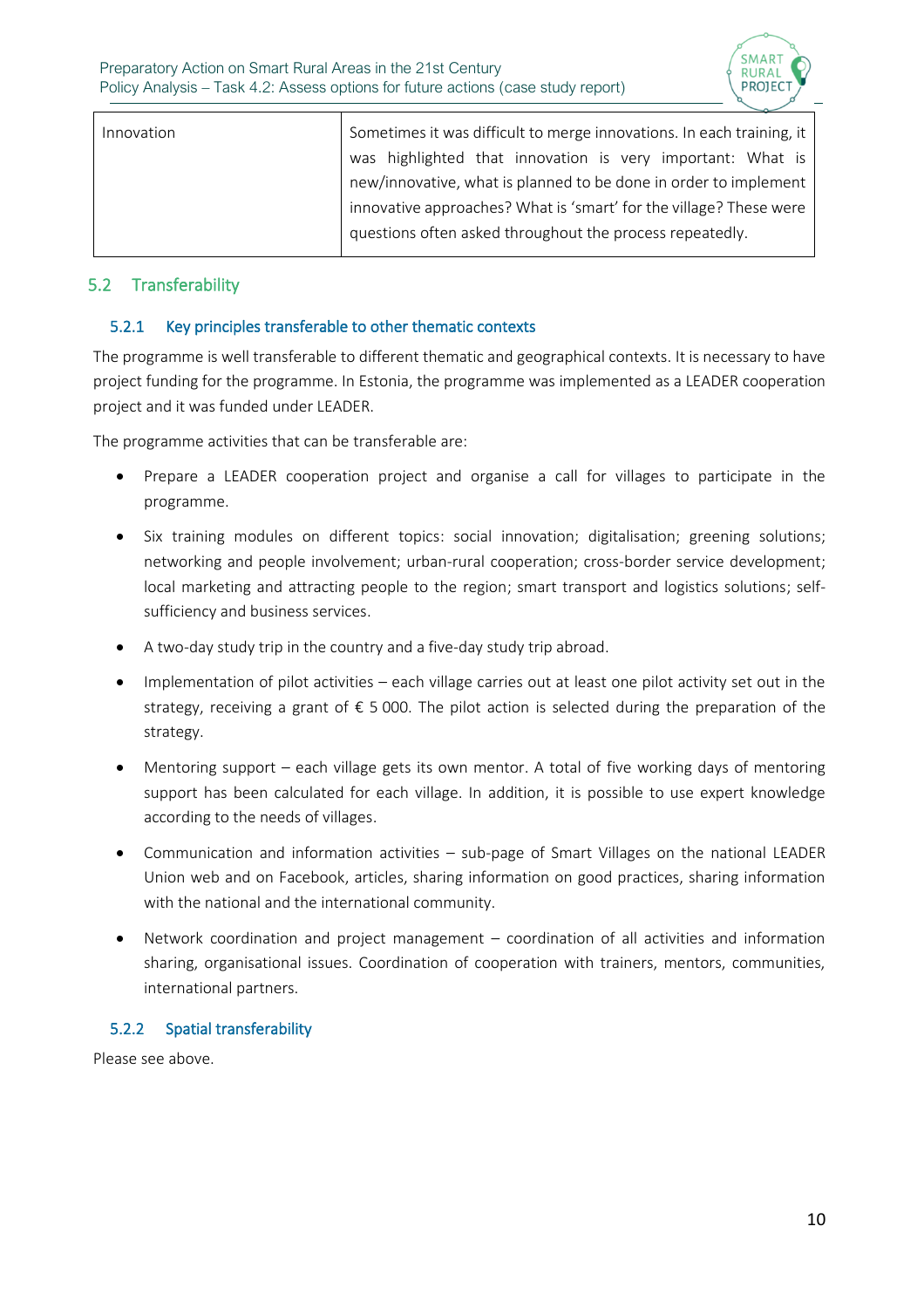

# 6 Conclusions

# 6.1 Scope of the intervention for supporting the Smart Village approach

The intervention supports further development of the Smart Village approach in Estonia. The Estonian CAP Strategic Plan foresees the Smart Village approach implementation under LEADER/CLLD. Therefore, the intervention provided very good experience and base to build on the next steps.

Having implemented the national programme, Estonian LAGs gained experience with the Smart Village approach. Currently, LAGs are improving their LDS for the 2021-2027 period where specific attention and new support measures will be designed for Smart Village actions.

In Estonia, the Smart Village approach refers to the following criteria/key aspects that were highlighted during the preparation process of Smart Village strategy (see section [2.3\)](#page-4-0):

- Coherence of strategy The strategy of the Smart Village clearly outlines the region's strengths, challenges, development opportunities and the resulting long-term vision, goals and action plan. The focus(es) of the strategy have been defined.
- Smartness and innovation The strategy of the Smart Village clearly states what kind of innovation the community implements, including the aspects of technological, digital and social innovation and the activities that are planned to achieve this innovation.
- Participatory approach A participatory approach is a key feature of Smart Villages. The strategy of a Smart Village is based on the active participation of the community. The strategy clearly describes the process of community involvement and the inputs from local people.
- Cooperation Cooperation with various partners is clearly highlighted and planned cooperation activities at the local, national and, if possible, international levels are described.
- Linkages with other strategic documents and actions Based on the focus of the strategy, the most important strategic documents and measures are presented, as well as the main sources of funding are described. In developing Smart Village strategies, communities are encouraged to seek synergies with other local (e.g. local government, LEADER LAG), regional, national (and even European) actors and strategic partners.
- **Capacity building of local community** Activities to support community learning and capacity building are clearly outlined in the Smart Village Strategy, including a plan for training and outreach activities.

## 6.2 Implications for further development of the 'Smart Village' concept

The intervention had the aim to test the Smart Village approach on the local level. The actors are still in the middle of the project and the process and therefore final conclusions can be drawn after the implementation of pilot actions in December 2022. So far, the implementation shows the interest and motivation of local communities to work with this method and elaborate Smart Village strategies. Some of the villages have already started to work out innovative community services including social, technological, and digital innovations.